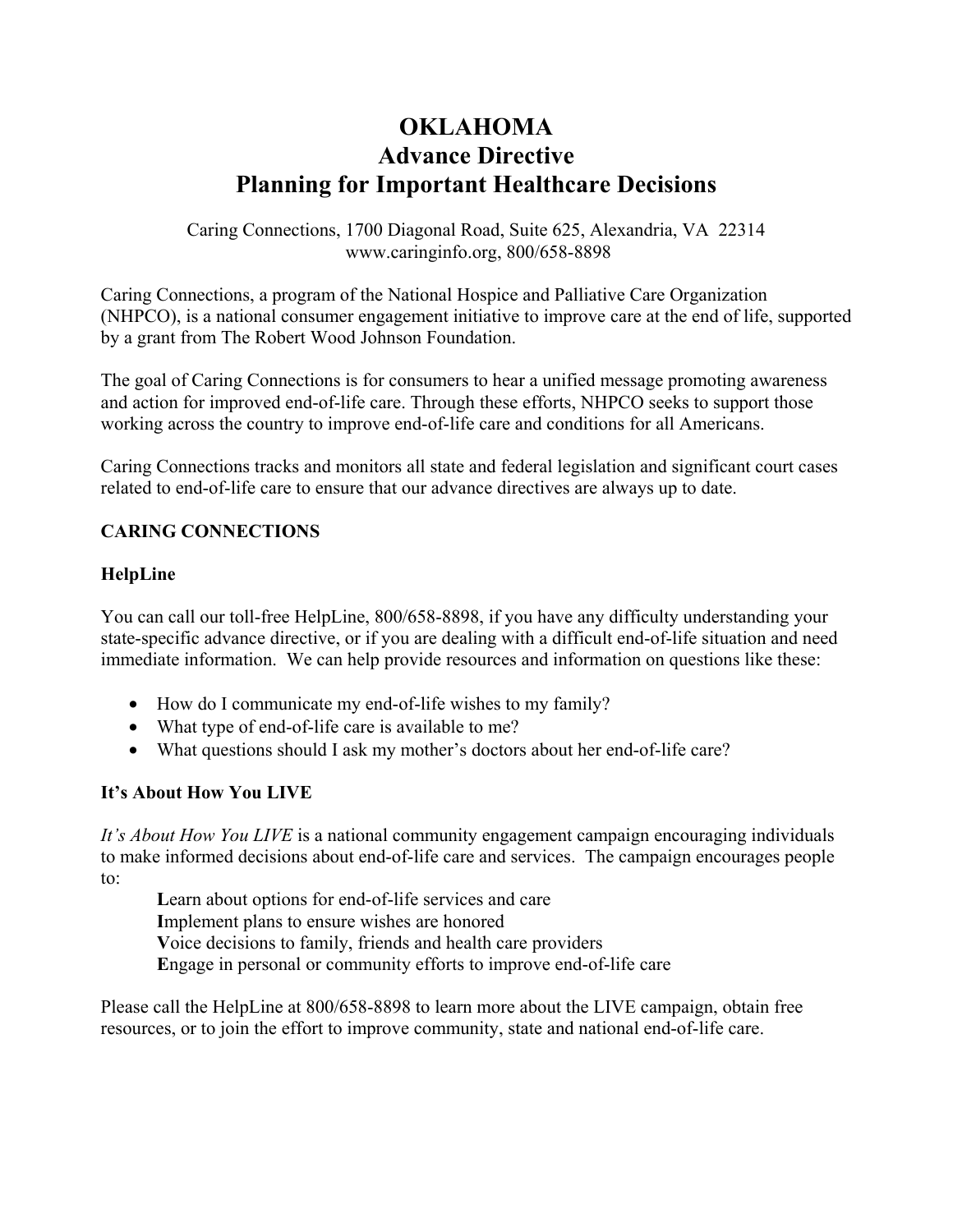#### **HOW TO USE THESE MATERIALS**

1. Check to be sure that you have the materials for your state. You should complete a form for the state in which you expect to receive health care.

2. These materials include:

- Instructions for preparing your advance directive.
- Your state-specific advance directive forms, which are the pages with the gray instruction bar on the left side.

3. Read the instructions in their entirety. They give you specific information about the requirements in your state.

4. You may want to photocopy these forms before you start so you will have a clean copy if you need to start over.

5. When you begin to complete the form, refer to the gray instruction bars - they indicate where you need to mark, insert your personal instructions, or sign the form.

6. Talk with your family, friends, and physicians about your decision to complete an advance directive. Be sure the person you appoint to make decision on your behalf understands your wishes.

If you have questions or need guidance in preparing your advance directive or about what you should do with it after you have completed it, you may call our toll free number 800/ 658-8898 and a staff member will be glad to assist you.

# **For more information contact:**

# **The National Hospice and Palliative Care Organization 1700 Diagonal Road, Suite 625 Alexandria, VA 22314**

# **Call our HelpLine: 800/658-8898 Visit our Web site: www.caringinfo.org**

Formerly a publication of Last Acts Partnership.

Support for this program is provided by a grant from The Robert Wood Johnson Foundation, Princeton, New Jersey.

Copyright © 2005 National Hospice and Palliative Care Organization. All rights reserved. Revised May 2005. Reproduction and distribution by an organization or organized group without the written permission of the National Hospice and Palliative Care Organization is expressly forbidden.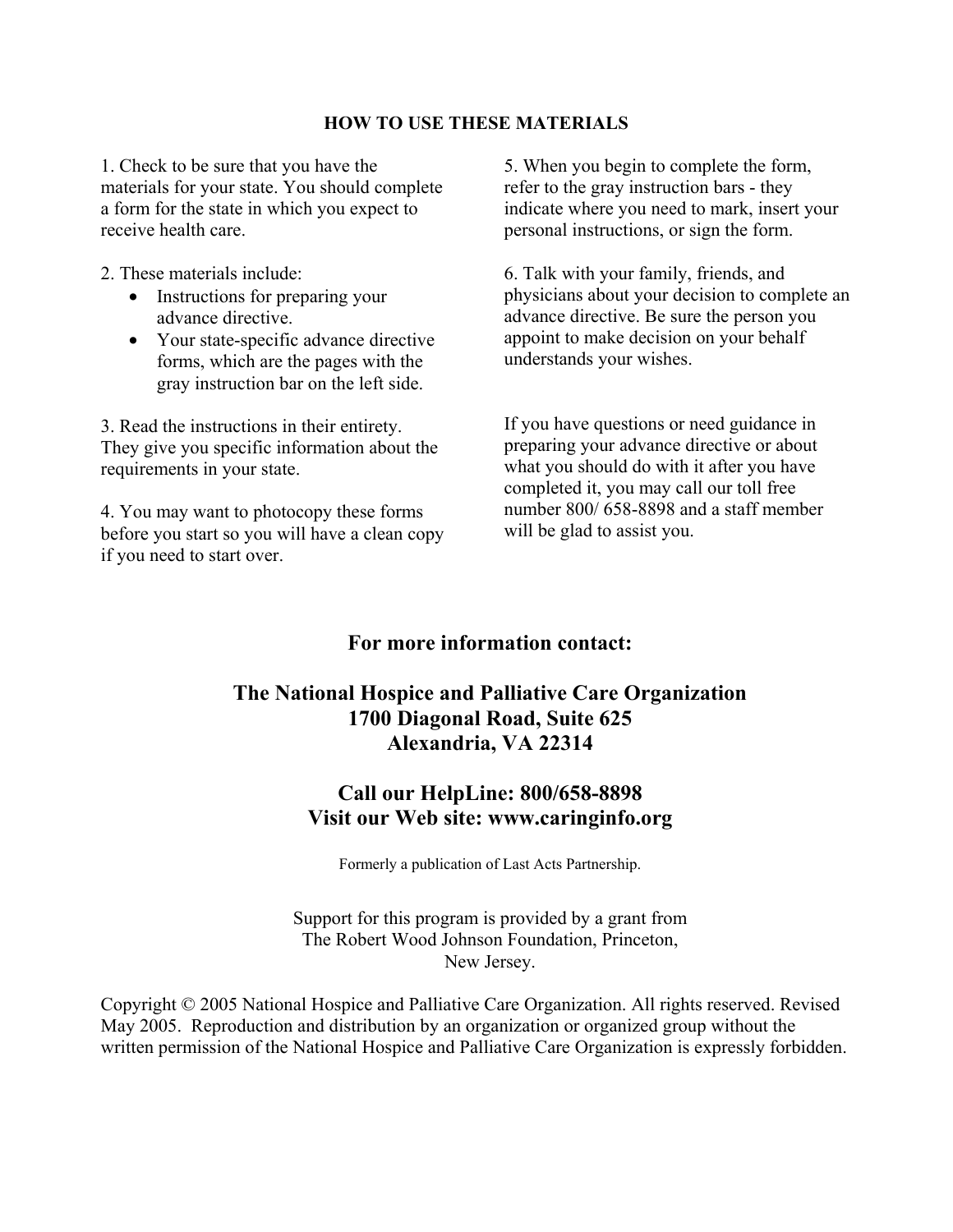# **INTRODUCTION TO YOUR OKLAHOMA ADVANCE DIRECTIVE**

This packet contains a legal document, the **Oklahoma Advance Directive for Health Care**, that protects your right to refuse medical treatment you do not want or to request treatment you do want, in the event you lose the ability to make decisions yourself.

1. Section I of the Advance Directive is the **Living Will**. It lets you state your wishes about medical care in the event that you can no longer make your own medical decisions and you are terminally ill or persistently unconscious.

2. Section II is the **Appointment of Health Care Proxy.** This section lets you name someone to make decisions about your medical care if you can no longer speak for yourself. Decisions regarding life-sustaining treatment can be made by your health care proxy when you can no longer speak for yourself and your doctor and one other doctor have determined that you are persistently unconscious or terminally ill.

Your Oklahoma Advance Directive for Health Care goes into effect once it is given to your doctor and you are unable to make your own medical decisions. In order to follow your instructions regarding life-sustaining treatment, your doctor must first consult another doctor to determine that you are persistently unconscious or suffering from a terminal condition. Under Oklahoma law, a terminal condition is an incurable and irreversible condition that, even with the administration of life-sustaining treatment, will result in death within six months.

Caring Connections recommends that you complete section I and section II of this document to best ensure that you receive the medical care you want when you can no longer speak for yourself.

*Note: This document will be legally binding only if the person completing it is 18 years of age or older.*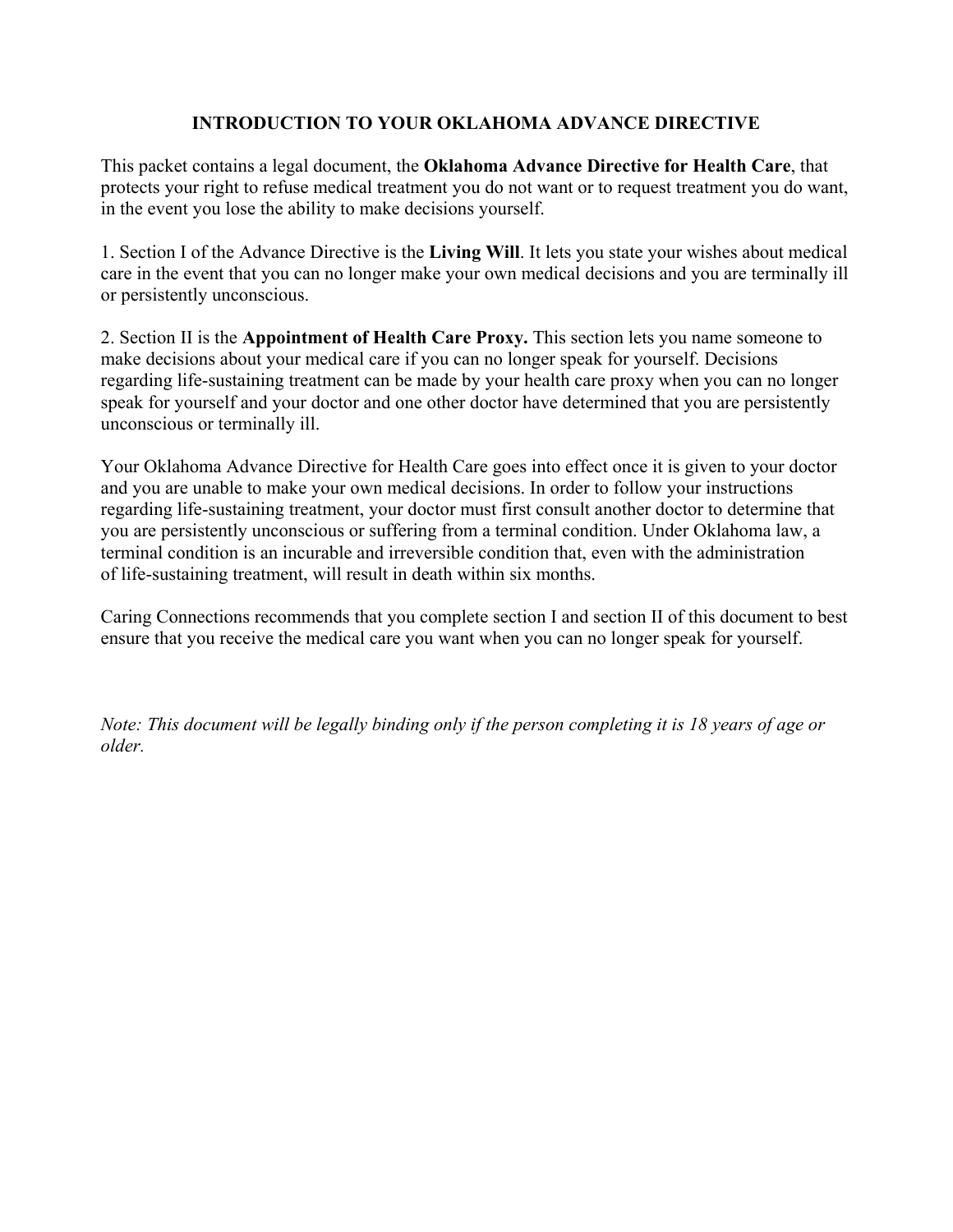#### **INTRODUCTION TO YOUR OKLAHOMA ADVANCE DIRECTIVE (CONTINUED)**

#### **How do I make my Advance Directive legal?**

The law requires that you sign your Oklahoma Advance Directive for Health Care in the presence of two witnesses who are at least eighteen years of age. Your witnesses cannot be any person who would inherit from you under any existing will or by operation of law.

*Note: You do not need to notarize your Oklahoma Advance Directive.* 

#### **What if I change my mind?**

You may cancel your Oklahoma Advance Directive for Health Care at any time and in any manner, regardless of your mental or physical condition. Your revocation goes into effect once you, or a witness to your revocation, notify your doctor or other health care provider, who must then make it part of your medical record.

#### **What other important facts should I know?**

Many of the paragraphs in your Oklahoma Advance Directive for Health Care have a place for your signature. Sign your name after each paragraph with which you agree (if the paragraph does not reflect your wishes leave the signature line blank.) Remember to sign your name to any section in which you added personal instructions.

Section III of your Oklahoma Advance Directive allows you to state your wishes regarding organ donation.

Due to restrictions in the state law, your Oklahoma Advance Directive will not be honored if you are pregnant. If your attending physician does not know if you are pregnant, he or she shall, where appropriate, determine if you are pregnant.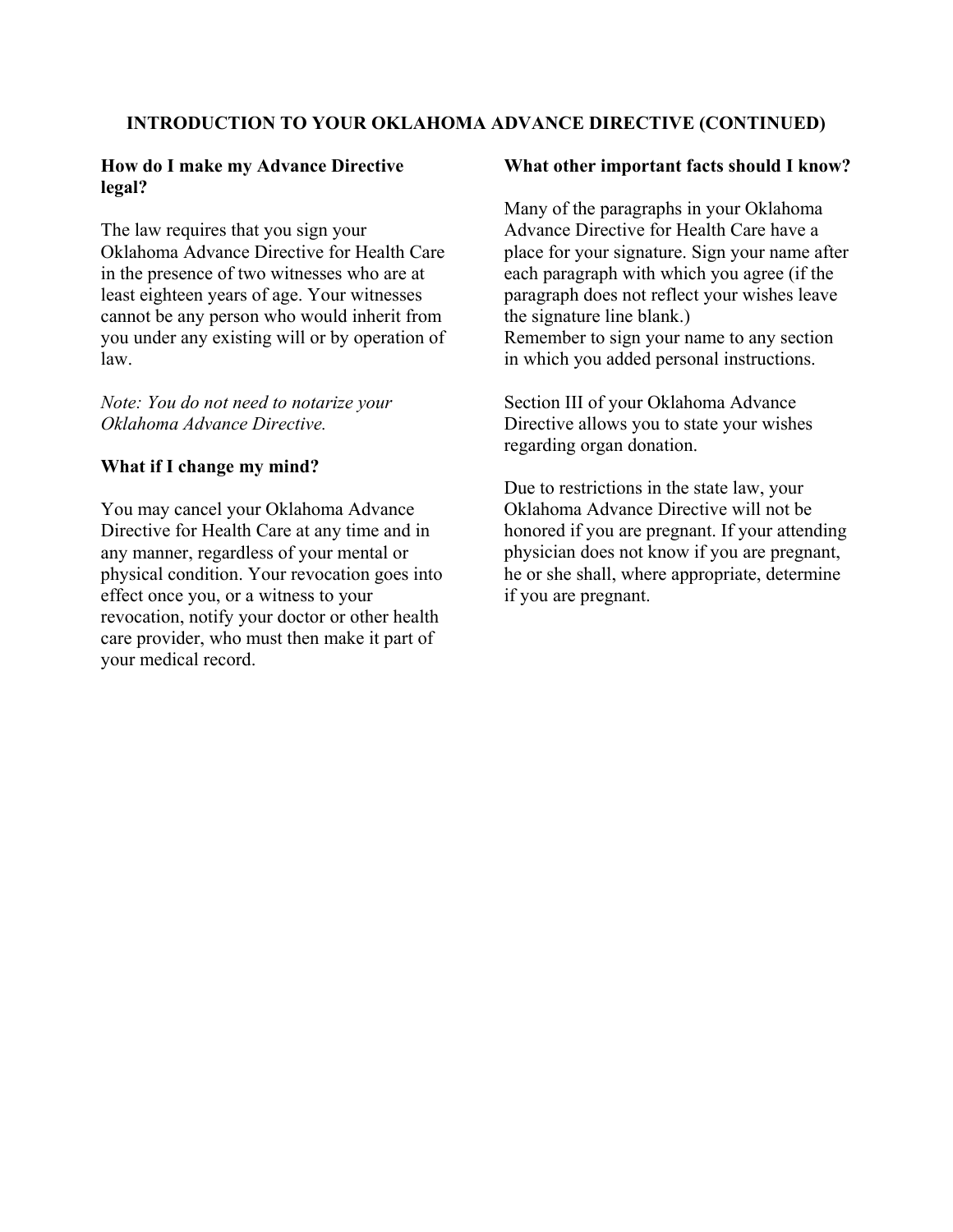#### **Can I add personal instructions to my Living Will section?**

Yes. You can add personal instructions in section 3 of parts "b" and "c." For example, you may want to refuse specific treatments by a statement such as, "I especially do not want cardiopulmonary resuscitation, a respirator, or antibiotics." You may also want to emphasize pain control by adding instructions such as, "I want to receive as much pain medication as necessary to ensure my comfort, even if it may hasten my death."

You may also want to add personal instructions in part "d," "Other directions." *This is important because Oklahoma law contains a very restrictive definition of when you would be considered "terminal."* Caring Connections recommends that you add the statement, "I do not want life support if it is likely that my death would occur without its use and there is no reasonable expectation that I will regain the ability to make decisions and express my wishes."

If you have appointed a health care proxy under Section II and you want to give your proxy the broadest decision making authority available, Caring Connections recommends that you also add the following statement to part "d" "Any questions about how to interpret or when to apply these instructions are to be decided by my health care proxy."

*It is important to learn about the kinds of lifesustaining treatment you might receive. Consult your doctor or order the Caring Connections booklet, "Advance Directives and End-of-Life Decisions."* 

#### **What other important facts should I know?**

If you do not want to receive artificial nutrition and hydration if you are terminally ill or persistently unconscious, you must sign the statement under section 2 of part "b" and "c." If you do not sign these statements, your attending physician will not be able to withdraw or withhold artificial nutrition and hydration from you.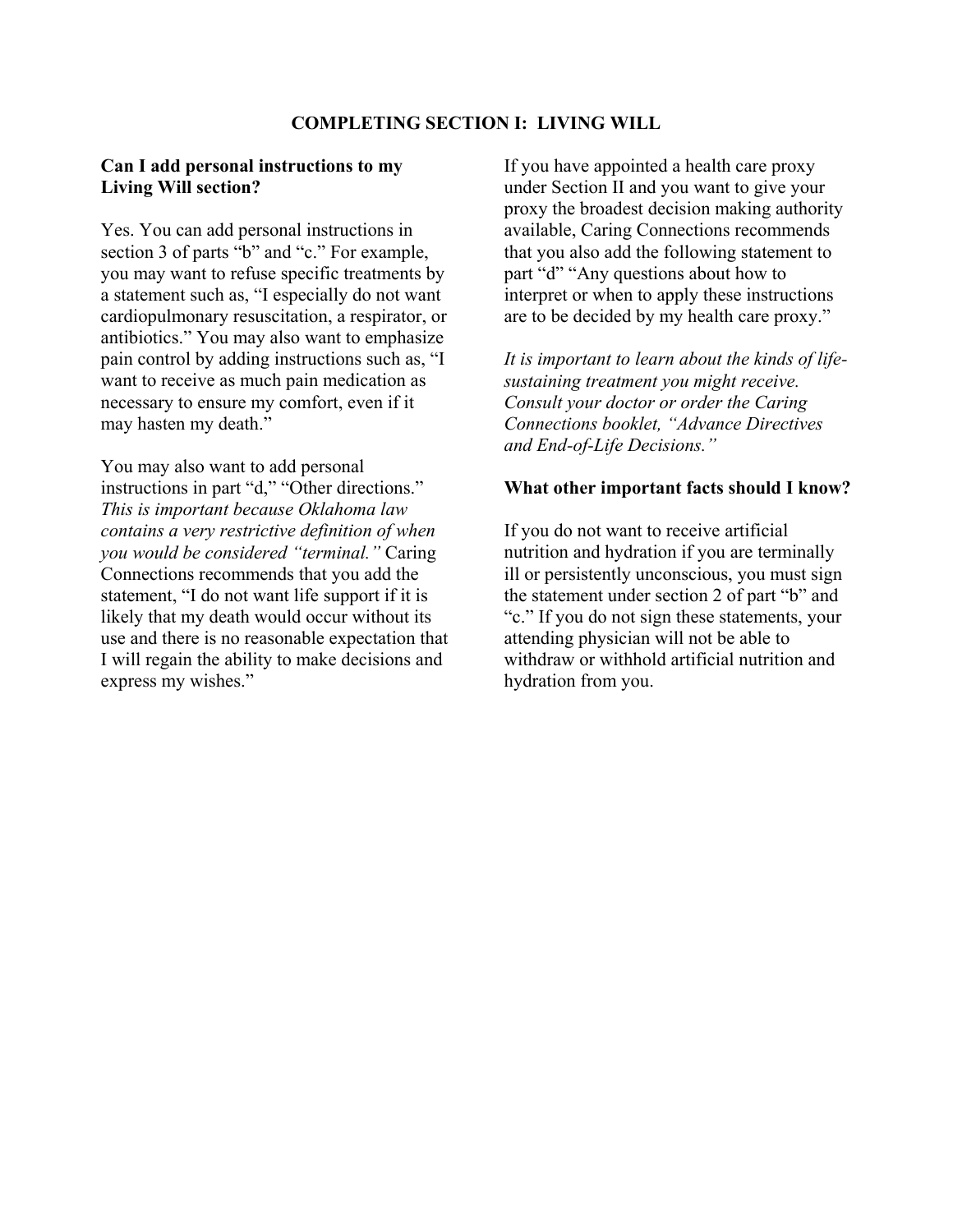#### **Whom should I appoint as my health care proxy?**

An attorney-in-fact is the person you appoint to make decisions about your medical care if you become unable to make those decisions yourself.

Your health care proxy is the person you appoint to make decisions about your medical care if you become unable to make those decisions yourself. Your proxy may be a family member or a close friend whom you trust to make serious decisions. The person you name as your proxy must be at least 18 years of age, and should clearly understand your wishes and be willing to accept the responsibility of making medical decisions for you. (A proxy may also be called an attorneyin-fact" or "agent.")

You can appoint a second person as your alternate proxy. The alternate will step in if the first person you name as your agent is unable, unwilling or unavailable to act for you.

#### **Should I add personal instructions to my Appointment of Health Care Agent?**

Caring Connections advises you not to add instructions to this part of your Oklahoma

Advance Directive. One of the strongest reasons for naming a proxy is to have someone who can respond flexibly as your medical situation changes and deal with situations that you did not foresee. Your proxy is under a duty to make decisions based on your known intentions, personal views and best interests. If you add instructions here, you might unintentionally restrict your proxy's power to act in your best interest. Instead, we urge you to talk with your proxy about your future medical care and describe what you consider to be an acceptable "quality of life." If you want to record your wishes about specific treatments or conditions, you should use Section I of your Oklahoma Advance Directive.

## **What other important facts should I know?**

If you want your proxy to be able to make the decision to withhold or withdraw artificial nutrition and hydration if you are terminally ill or persistently unconscious, you must sign the statements under section 2 of parts "b" and "c." If you do not sign these statements, your proxy will not have the authority to make decisions regarding the withholding or withdrawal of artificial nutrition and hydration.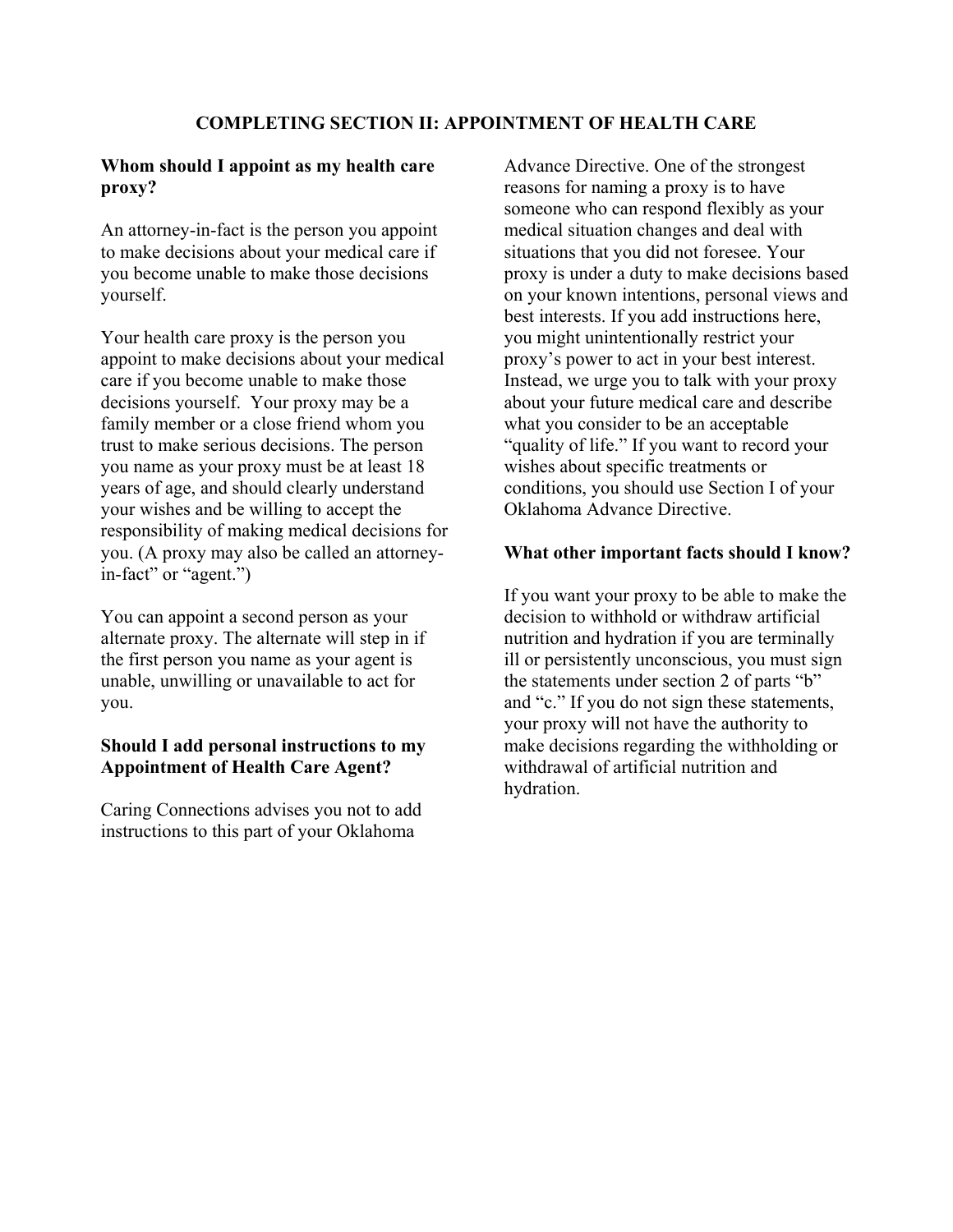## **AFTER YOU HAVE COMPLETED YOUR DOCUMENT**

1. Your Oklahoma Advance Directive for Health Care is an important legal document. Keep the original signed document in a secure but accessible place. Do not put the original document in a safe deposit box or any other security box that would keep others from having access to it.

2. Give photocopies of the signed original to your health care proxy and alternate proxy, doctor(s), family, close friends, clergy and anyone else who might become involved in your health care. If you enter a nursing home or hospital, have photocopies of your document placed in your medical records.

3. Be sure to talk to your health care proxy and alternate, doctor(s), clergy, and family and friends about your wishes concerning medical treatment. Discuss your wishes often, particularly if your medical condition changes.

4. If you want to make changes to your document after it has been signed and witnessed, you must complete a new document.

5. Remember, you can always revoke your Oklahoma Advance Directive for Health Care if you change your mind.

6. Be aware that your Oklahoma document will not be effective in the event of a medical emergency. Ambulance personnel are required to provide cardiopulmonary resuscitation (CPR) unless they are given a separate order that states otherwise. These orders, commonly called "non-hospital donot-resuscitate orders," are designed for people whose poor health gives them little chance of benefiting from CPR. These orders must be signed by your physician and instruct ambulance personnel not to attempt CPR if your heart or breathing should stop. Currently not all states have laws authorizing non-hospital do-not-resuscitate orders. Caring Connections does not distribute these forms. We suggest you speak to your physician.

*If you would like more information about this topic contact Caring Connections or consult the Caring Connections "Cardiopulmonary Resuscitation, Do-Not-Resuscitate Orders and End-Of-Life Decisions."*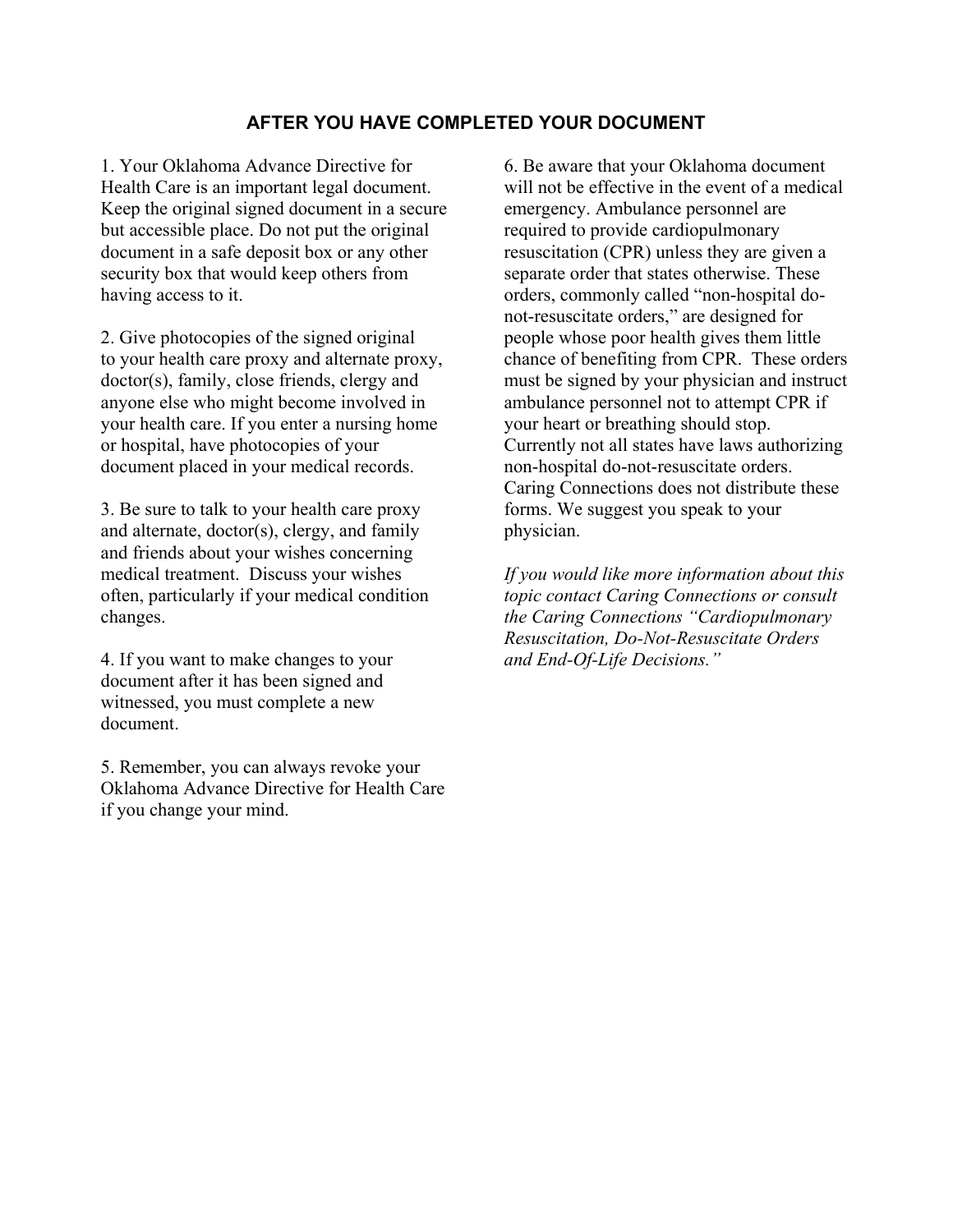# **OKLAHOMA ADVANCE DIRECTIVE FOR HEALTH CARE – PAGE 1 OF 7**

| <b>INSTRUCTIONS</b>                                                                     |                                                                                                                                                                                                                                                                                                                                                                                                                                                                                                                                                                 |  |  |
|-----------------------------------------------------------------------------------------|-----------------------------------------------------------------------------------------------------------------------------------------------------------------------------------------------------------------------------------------------------------------------------------------------------------------------------------------------------------------------------------------------------------------------------------------------------------------------------------------------------------------------------------------------------------------|--|--|
|                                                                                         |                                                                                                                                                                                                                                                                                                                                                                                                                                                                                                                                                                 |  |  |
| PRINT YOUR NAME                                                                         | $I_{\cdot}$                                                                                                                                                                                                                                                                                                                                                                                                                                                                                                                                                     |  |  |
|                                                                                         | (name)                                                                                                                                                                                                                                                                                                                                                                                                                                                                                                                                                          |  |  |
|                                                                                         | being of sound mind and eighteen (18) years of age or older, willfully and<br>voluntarily make known my desire, by my instructions to others through my<br>living will, or by my appointment of a health care proxy, or both, that my life<br>shall not be artificially prolonged under the circumstances set forth below. I thus<br>do hereby declare:                                                                                                                                                                                                         |  |  |
| <b>LIVING WILL</b>                                                                      | <b>I. LIVING WILL</b>                                                                                                                                                                                                                                                                                                                                                                                                                                                                                                                                           |  |  |
|                                                                                         | <b>a</b> . If my attending physician and another physician determine that I am no longer<br>able to make decisions regarding my medical treatment, I direct my attending<br>physician and other health care providers, pursuant to the Oklahoma Rights for<br>the Terminally Ill or Persistently Unconscious Act, to withhold or withdraw<br>treatment from me under the circumstances I have indicated below by my<br>signature. I understand that I will be given treatment that is necessary for my<br>comfort or to alleviate my pain.                      |  |  |
| <b>TERMINAL</b>                                                                         | b. If I have a terminal condition:                                                                                                                                                                                                                                                                                                                                                                                                                                                                                                                              |  |  |
| <b>CONDITION</b><br><b>SIGN ALL</b><br>STATEMENTS<br>THAT REFLECT<br><b>YOUR WISHES</b> | (1) I direct that life-sustaining treatment shall be withheld or withdrawn if<br>such treatment would only prolong my process of dying, and if my attending<br>physician and another physician determine that I have an incurable and<br>irreversible condition that even with the administration of life-sustaining<br>treatment will cause my death within six (6) months.                                                                                                                                                                                    |  |  |
|                                                                                         | (signature or initials)                                                                                                                                                                                                                                                                                                                                                                                                                                                                                                                                         |  |  |
|                                                                                         | (2) I understand that the subject of the artificial administration of nutrition<br>and hydration (food and water) that will only prolong the process of dying from<br>an incurable and irreversible condition is of particular importance. I understand<br>that if I do not sign this paragraph, artificially administered nutrition and<br>hydration will be administered to me. I further understand that if I sign this<br>paragraph, I am authorizing the withholding or withdrawal of artificially<br>administered nutrition (food) and hydration (water). |  |  |
| © 2005 National                                                                         | (signature or initials)                                                                                                                                                                                                                                                                                                                                                                                                                                                                                                                                         |  |  |
| Hospice and Palliative<br>Care Organization                                             |                                                                                                                                                                                                                                                                                                                                                                                                                                                                                                                                                                 |  |  |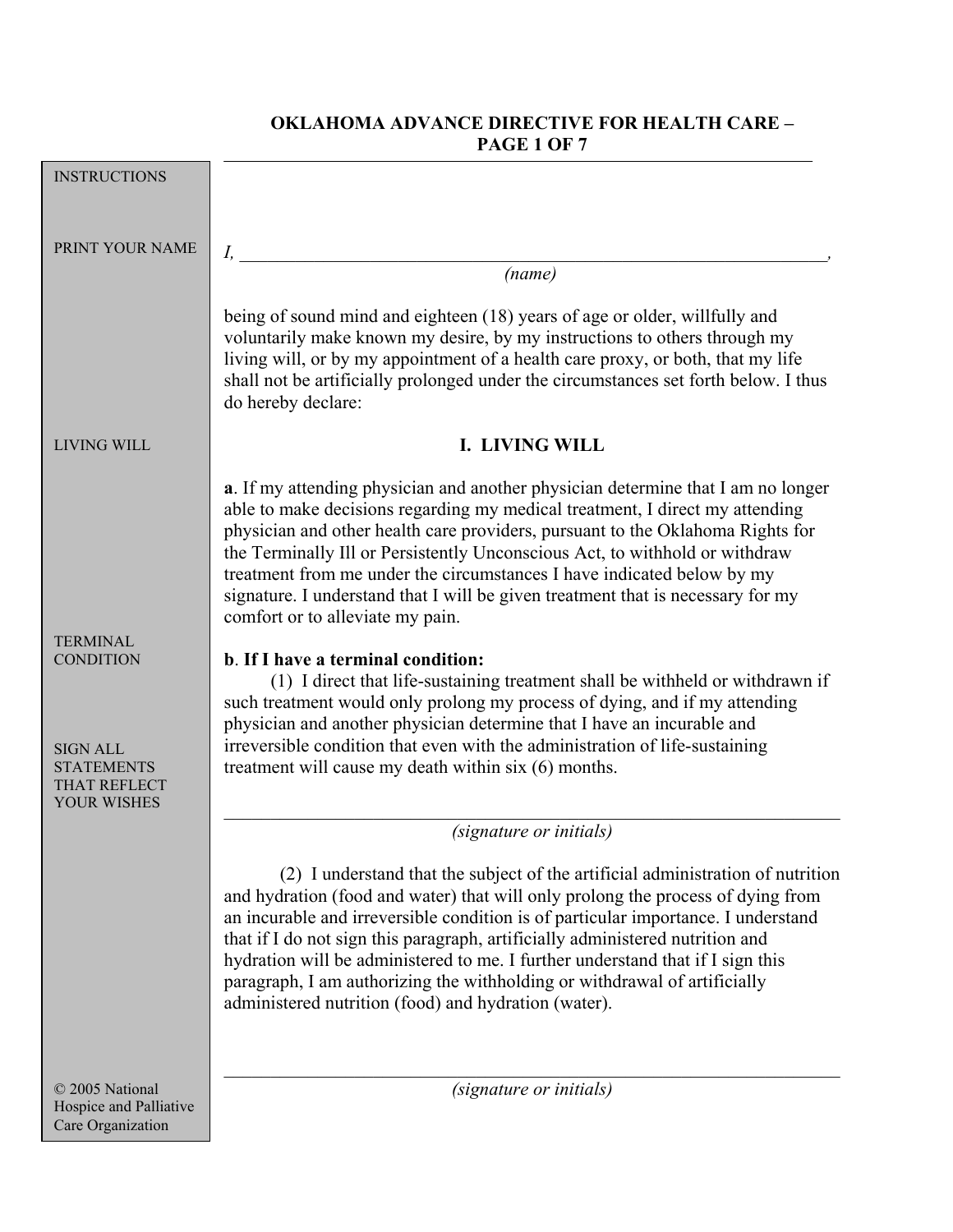| <b>INSTRUCTIONS</b>                                                                                                     | <b>OKLAHOMA ADVANCE DIRECTIVE FOR HEALTH CARE</b><br>$-$ PAGE 2 OF 7                                                                                                                                                                                                                                                                                                                                                                                                                                                                                       |  |
|-------------------------------------------------------------------------------------------------------------------------|------------------------------------------------------------------------------------------------------------------------------------------------------------------------------------------------------------------------------------------------------------------------------------------------------------------------------------------------------------------------------------------------------------------------------------------------------------------------------------------------------------------------------------------------------------|--|
| <b>ADD PERSONAL</b><br><b>INSTRUCTIONS</b><br>(IF ANY)                                                                  | (3) I direct that (add other medical directives, if any)                                                                                                                                                                                                                                                                                                                                                                                                                                                                                                   |  |
| PERSISTENTLY<br><b>UNCONSCIOUS</b><br><b>SIGN ALL</b><br><b>STATEMENTS</b><br><b>THAT REFLECT</b><br><b>YOUR WISHES</b> | <i>(signature or initials)</i><br>c. If I am persistently unconscious:<br>(1) I direct that life-sustaining treatment be withheld or withdrawn if such<br>treatment will only serve to maintain me in an irreversible condition, as<br>determined by my attending physician and another physician, in which thought<br>and awareness of self and environment are absent.                                                                                                                                                                                   |  |
|                                                                                                                         | (signature or initials)<br>(2) I understand that the subject of the artificial administration of nutrition<br>and hydration (food and water) for individuals who have become persistently<br>unconscious is of particular importance. I understand that if I do not sign this<br>paragraph, artificially administered nutrition and hydration will be administered to<br>me. I further understand that if I sign this paragraph, I am authorizing the<br>withholding or withdrawal of artificially administered nutrition (food) and<br>hydration (water). |  |
|                                                                                                                         | <i>(signature or initials)</i><br>(3) I direct that (add other medical directives, if any)                                                                                                                                                                                                                                                                                                                                                                                                                                                                 |  |
|                                                                                                                         |                                                                                                                                                                                                                                                                                                                                                                                                                                                                                                                                                            |  |
| © 2005 National<br>Hospice and Palliative<br>Care Organization                                                          | (signature or initials)                                                                                                                                                                                                                                                                                                                                                                                                                                                                                                                                    |  |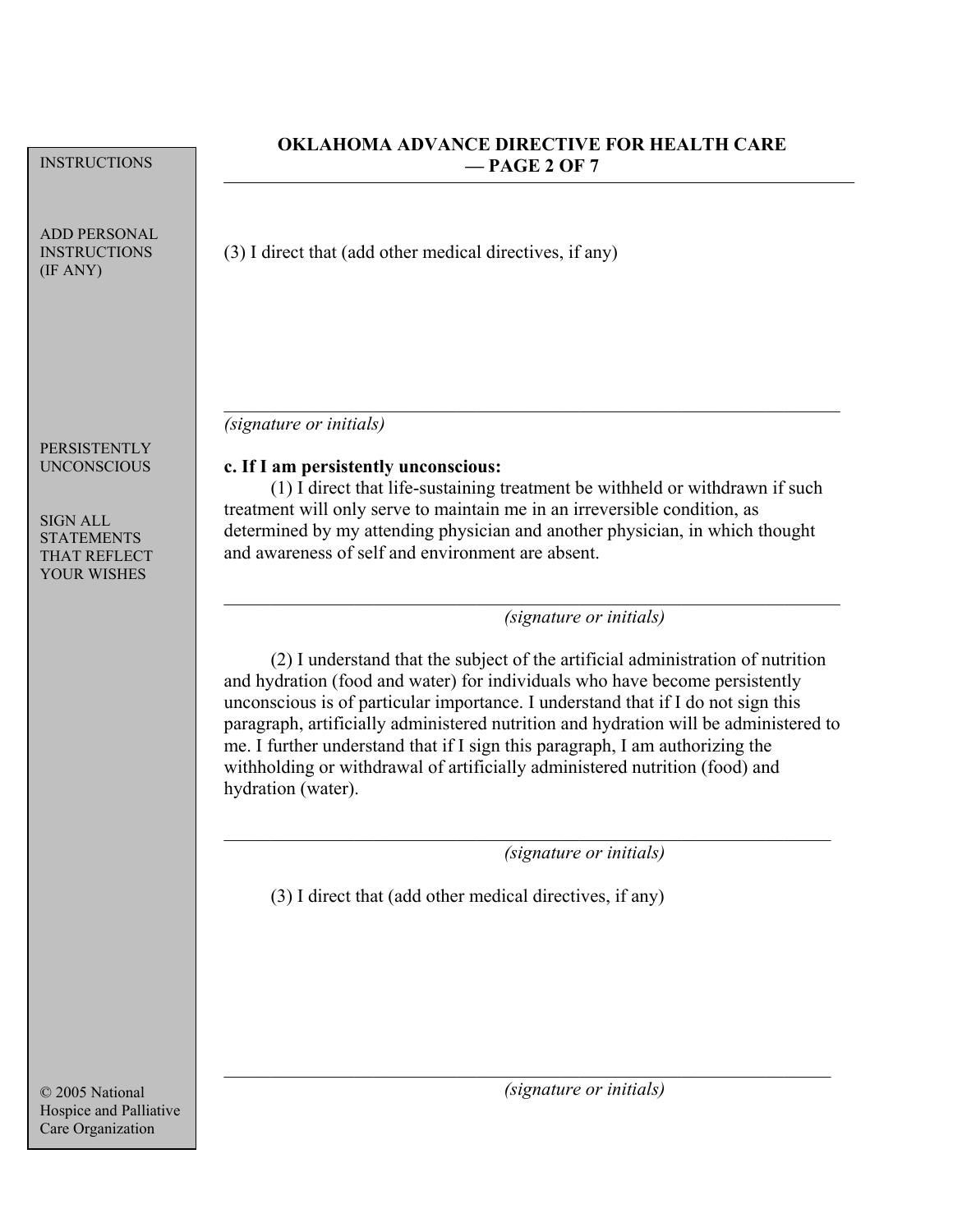|                                                     | - PAGE 3 OF 7                                                                                                                                                       |  |
|-----------------------------------------------------|---------------------------------------------------------------------------------------------------------------------------------------------------------------------|--|
| <b>ADD PERSONAL</b><br><b>INSTRUCTIONS</b>          |                                                                                                                                                                     |  |
| (IF ANY)                                            | d. Other directions:                                                                                                                                                |  |
|                                                     |                                                                                                                                                                     |  |
|                                                     |                                                                                                                                                                     |  |
|                                                     |                                                                                                                                                                     |  |
|                                                     |                                                                                                                                                                     |  |
|                                                     |                                                                                                                                                                     |  |
|                                                     |                                                                                                                                                                     |  |
|                                                     | <i>(signature or initials)</i>                                                                                                                                      |  |
|                                                     |                                                                                                                                                                     |  |
|                                                     |                                                                                                                                                                     |  |
| <b>HEALTH CARE</b>                                  |                                                                                                                                                                     |  |
| <b>PROXY</b>                                        | II. MY APPOINTMENT OF MY HEALTH CARE PROXY                                                                                                                          |  |
|                                                     | a. If my attending physician and another physician determine that I am no longer                                                                                    |  |
| PRINT THE<br><b>NAME OF YOUR</b>                    | able to make decisions regarding my medical treatment, I direct my attending<br>physician and other health care providers pursuant to the Oklahoma Rights of the    |  |
| <b>HEALTH CARE</b><br>PROXY AND<br><b>ALTERNATE</b> | Terminally Ill or Persistently Unconscious Act to follow the instructions of                                                                                        |  |
|                                                     | $,$ whom I<br>(name of health care proxy)                                                                                                                           |  |
|                                                     | appoint as my health care proxy. If my health care proxy is unable or unwilling to                                                                                  |  |
|                                                     | serve, I appoint<br>as my                                                                                                                                           |  |
|                                                     | (name of alternate health care proxy)<br>alternate health care proxy with the same authority. My health care proxy is                                               |  |
|                                                     | authorized to make whatever medical treatment decisions I could make if I were<br>able, except that decisions regarding life-sustaining treatment can be made by my |  |
|                                                     | health care proxy or alternate health care proxy only as I indicate in the following                                                                                |  |
|                                                     | sections.                                                                                                                                                           |  |
|                                                     |                                                                                                                                                                     |  |
| © 2005 National                                     |                                                                                                                                                                     |  |

**OKLAHOMA ADVANCE DIRECTIVE FOR HEALTH CARE** 

Hospice and Palliative Care Organization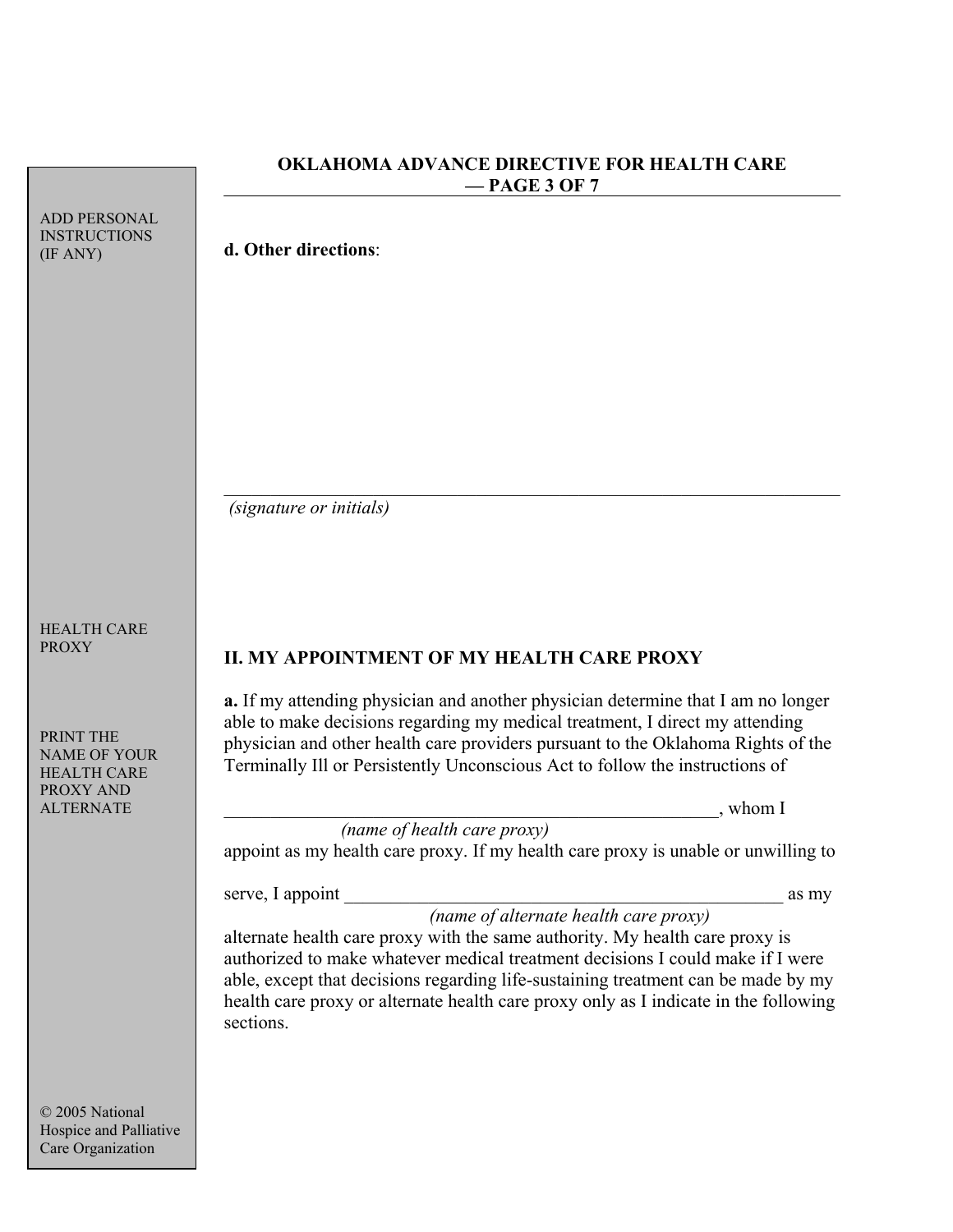SIGN ALL STATEMENTS THAT REFLECT YOUR WISHES

### **OKLAHOMA ADVANCE DIRECTIVE FOR HEALTH CARE — PAGE 4 OF 7**

# **b. If I have a terminal condition:**

 (1) I authorize my health care proxy to direct that life-sustaining treatment be withheld or withdrawn if such treatment would only prolong my process of dying and if my attending physician and another physician determine that I have an incurable and irreversible condition that even with the administration of lifesustaining treatment will cause my death within six (6) months.

 *(signature or initials)* 

 (2) I understand that the subject of the artificial administration of nutrition and hydration (food and water) is of particular importance. I understand that if I do not sign this paragraph, artificially administered nutrition (food) or hydration (water) will be administered to me. I further understand that if I sign this paragraph, I am authorizing the withholding of artificially administered nutrition and hydration.

 *(signature or initials)* 

(3) I authorize my health care proxy to (add other medical directives, if any):

# **c. If I am persistently unconscious:**

 (1) I authorize my health care proxy to direct that life-sustaining treatment be withheld or withdrawn if such treatment will only serve to maintain me in an irreversible condition, as determined by my attending physician and another physician, in which thought and awareness of self and environment are absent.

 *(signature or initials)* 

ADD PERSONAL INSTRUCTIONS (IF ANY)

PERSISTENTLY UNCONSCIOUS

SIGN ALL STATEMENTS THAT REFLECT YOUR WISHES

© 2005 National Hospice and Palliative Care Organization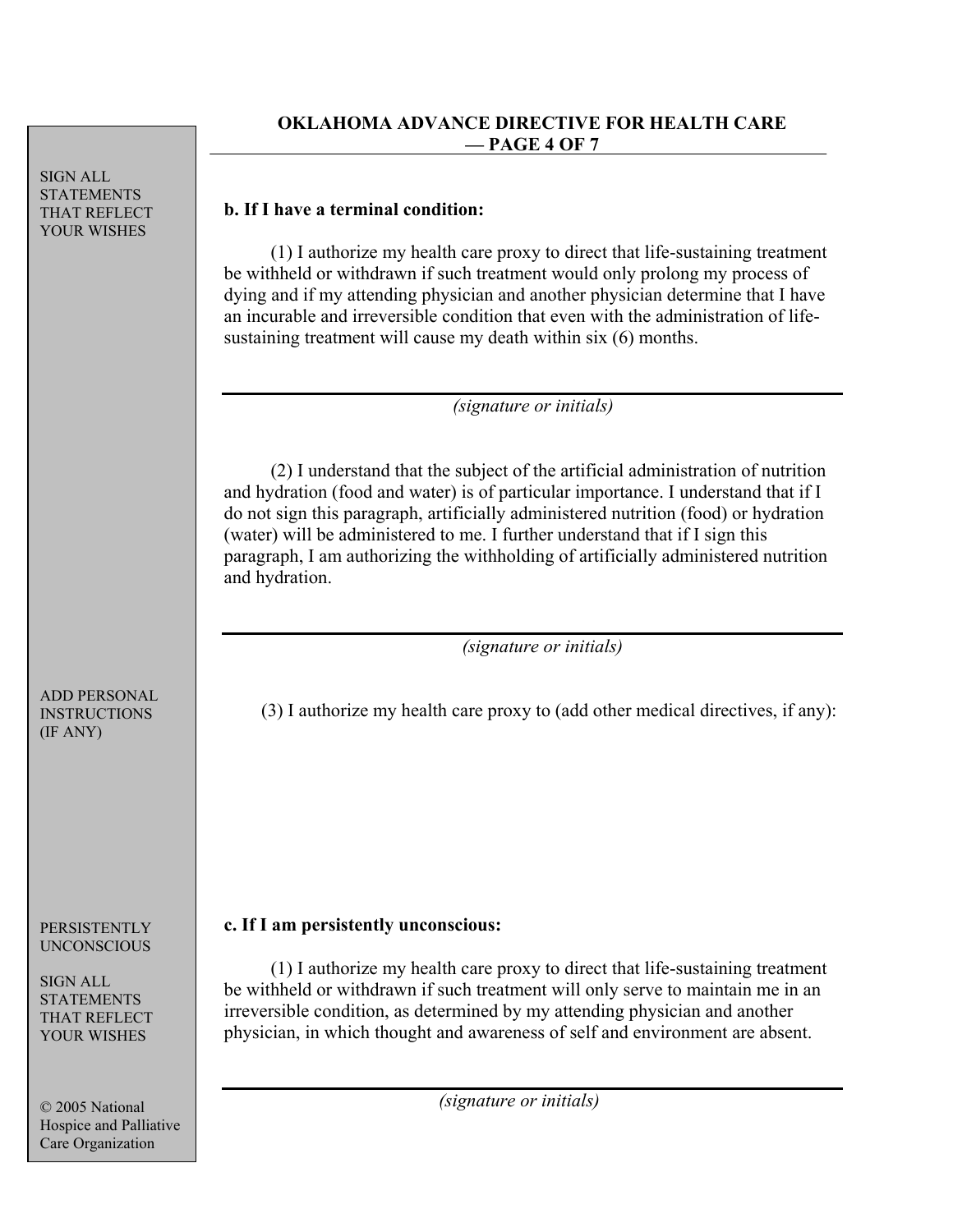## **OKLAHOMA ADVANCE DIRECTIVE FOR HEALTH CARE — PAGE 5 OF 7**

 (2) I understand that the subject of the artificial administration of nutrition and hydration (food and water) is of particular importance. I understand that if I do not sign this paragraph, artificially administered nutrition (food) and hydration (water) will be administered to me. I further understand that if I sign this paragraph, I am authorizing the withholding and withdrawal of artificially administered nutrition and hydration.

 *(signature or initials)* 

(3) I authorize my health care proxy to (add other medical directives, if any):

 *(signature or initials)* 

# **III. ANATOMICAL GIFTS**

I direct that at the time of my death my entire body or designated body organs or body parts be donated for the purpose of transplantation, therapy, advancement of medical or dental science or research or education pursuant to the provisions of the Uniform Anatomical Gift Act. Death means either irreversible cessation of circulatory and respiratory functions or irreversible cessation of all functions of the entire brain, including the brain stem. I specifically donate:

□ My entire body; or

The following organs or body parts  $\Box$  lungs,  $\Box$  liver,  $\Box$  pancreas  $\Box$  heart,  $\Box$  kidneys,  $\Box$  brain,

 $\Box$  glands, other

 $\Box$  skin,  $\Box$  bones/marrow,  $\Box$  bloods/fluids,  $\Box$  tissues, arteries, eyes/cornea,lens,

 *(signature or initials)* 

ADD PERSONAL INSTRUCTIONS (IF ANY)

ANATOMICAL **GIFTS** 

CHECK THE BOX(ES) THAT BEST REFLECTS YOUR WISHES REGARDING ORGAN DONATION AND SIGN YOUR NAME

© 2005 National Hospice and Palliative Care Organization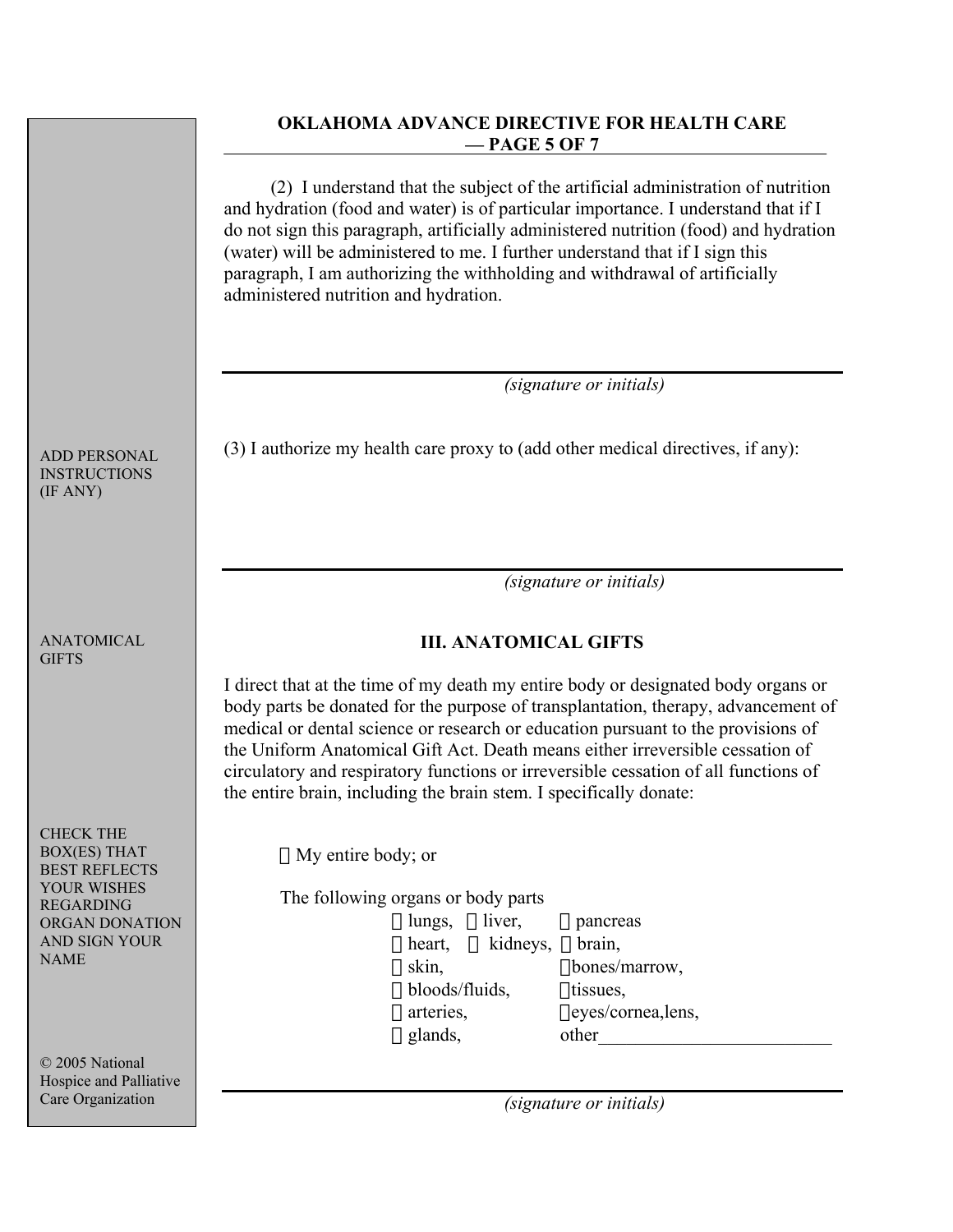# **OKLAHOMA ADVANCE DIRECTIVE FOR HEALTH CARE — PAGE 6 OF 7**

| <b>CONFLICTING</b><br><b>PROVISION</b><br><b>IF YOU WANT</b><br>YOUR PROXY'S<br><b>DECISIONS TO</b><br><b>TAKE</b><br>PRECEDENCE,<br><b>INDICATE HERE</b><br><b>AND SIGN YOUR</b><br><b>NAME</b> | <b>IV. CONFLICTING PROVISION</b><br>I understand that if I have completed both a living will and have appointed a<br>health care proxy, and if there is a conflict between my health care proxy's<br>decision and my living will, my living will shall take precedence unless I indicate<br>otherwise:                                                                                                                                                                                                                                                                                                                                                                                                                                                                    |  |
|--------------------------------------------------------------------------------------------------------------------------------------------------------------------------------------------------|---------------------------------------------------------------------------------------------------------------------------------------------------------------------------------------------------------------------------------------------------------------------------------------------------------------------------------------------------------------------------------------------------------------------------------------------------------------------------------------------------------------------------------------------------------------------------------------------------------------------------------------------------------------------------------------------------------------------------------------------------------------------------|--|
|                                                                                                                                                                                                  | <i>(signature or initials)</i>                                                                                                                                                                                                                                                                                                                                                                                                                                                                                                                                                                                                                                                                                                                                            |  |
| <b>OTHER</b><br><b>PROVISIONS</b>                                                                                                                                                                | <b>V. OTHER PROVISIONS</b><br>a. I understand that if I have been diagnosed as pregnant and that diagnosis is<br>known to my attending physician, this advance directive shall have no<br>force or effect during the course of my pregnancy.<br>b. In the absence of my ability to give directions regarding the use of life-<br>sustaining procedures, it is my intention that this advance directive shall<br>be honored by my family and physicians as the final expression of my<br>legal right to refuse medical or surgical treatment including, but not<br>limited to, the administration of any life-sustaining procedures, and I<br>accept the consequences of such refusal.<br>This advance directive shall be in effect until it is revoked.<br>$\mathbf{c}$ . |  |
| YOU AND YOUR<br>WITNESSES MUST<br><b>SIGN THE</b><br><b>DOCUMENT ON</b><br>THE NEXT PAGE<br>© 2005 National<br>Hospice and Palliative<br>Care Organization                                       | d. I understand that I may revoke this advance directive at any time.<br>I understand and agree that if I have any prior directives, and if I sign this<br>e.<br>advance directive, my prior directives are revoked.<br>I understand the full importance of this advance directive and I am<br>f.<br>emotionally and mentally competent to make this advance directive.                                                                                                                                                                                                                                                                                                                                                                                                   |  |